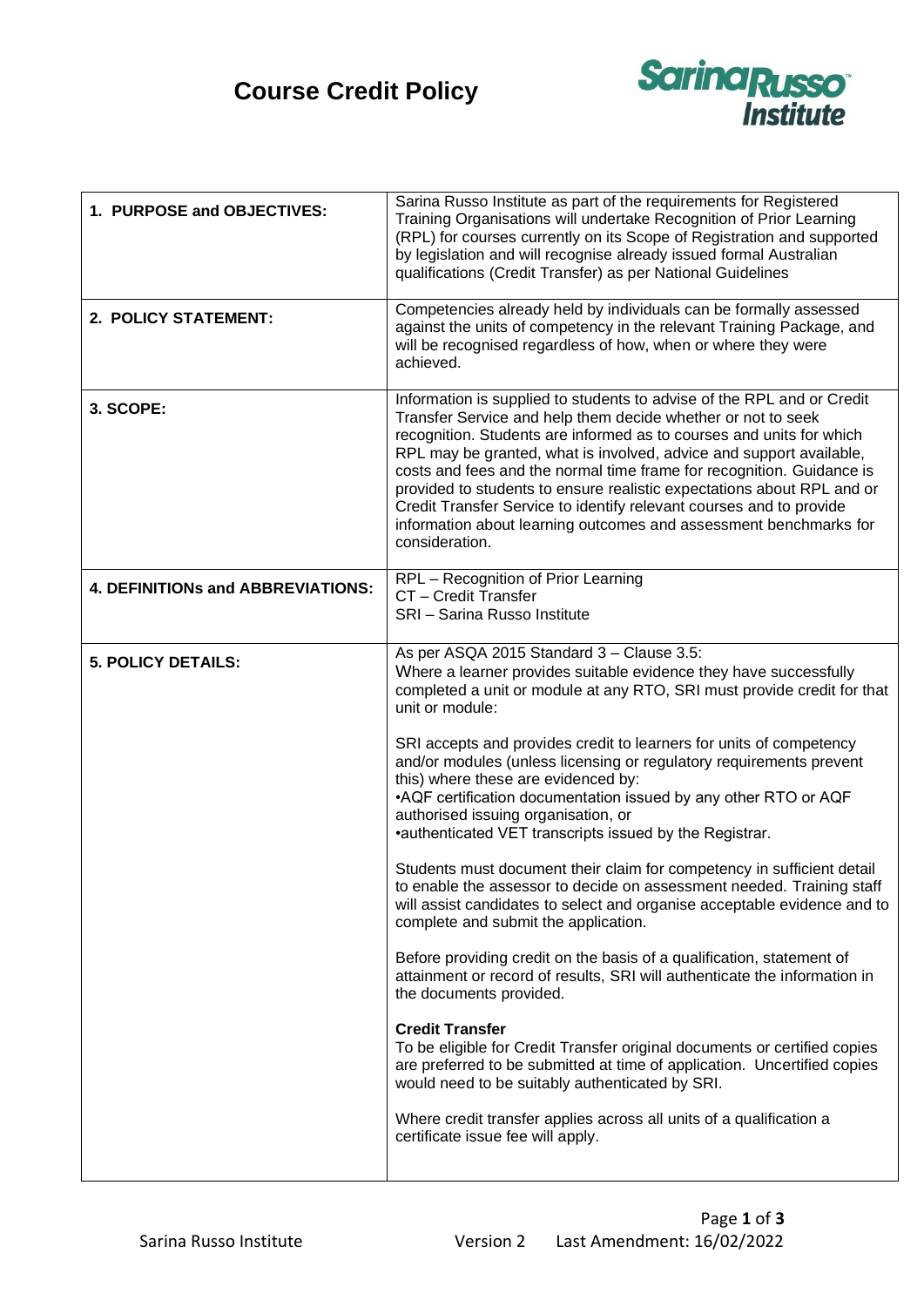

|                                       | <b>Recognition of Prior Learning</b>                                                                                                                                                                                                                                                                                                                                                                                                                                                                                                              |
|---------------------------------------|---------------------------------------------------------------------------------------------------------------------------------------------------------------------------------------------------------------------------------------------------------------------------------------------------------------------------------------------------------------------------------------------------------------------------------------------------------------------------------------------------------------------------------------------------|
|                                       | • Applications for RPL must be submitted at least three (3) weeks prior                                                                                                                                                                                                                                                                                                                                                                                                                                                                           |
|                                       | to the unit being delivered. Applications after this date will not be                                                                                                                                                                                                                                                                                                                                                                                                                                                                             |
|                                       | accepted.                                                                                                                                                                                                                                                                                                                                                                                                                                                                                                                                         |
|                                       | On applying for RPL, candidates are provided with:                                                                                                                                                                                                                                                                                                                                                                                                                                                                                                |
|                                       | • An RPL Application Form                                                                                                                                                                                                                                                                                                                                                                                                                                                                                                                         |
|                                       | • Performance criteria for competency learning outcomes                                                                                                                                                                                                                                                                                                                                                                                                                                                                                           |
|                                       | • Guidelines as to possible sources of evidence                                                                                                                                                                                                                                                                                                                                                                                                                                                                                                   |
|                                       | The candidate must provide current, quality evidence of their                                                                                                                                                                                                                                                                                                                                                                                                                                                                                     |
|                                       | competency against the relevant unit of competency. Application for                                                                                                                                                                                                                                                                                                                                                                                                                                                                               |
|                                       | RPL can be made by:                                                                                                                                                                                                                                                                                                                                                                                                                                                                                                                               |
|                                       | • submitting a portfolio of evidence                                                                                                                                                                                                                                                                                                                                                                                                                                                                                                              |
|                                       | • demonstrating skills in workplace performance                                                                                                                                                                                                                                                                                                                                                                                                                                                                                                   |
|                                       |                                                                                                                                                                                                                                                                                                                                                                                                                                                                                                                                                   |
|                                       | Evidence may take a number of forms and might include: certification,<br>references from past employers, testimonials from clients and work<br>samples. The onus is on the candidate to provide sufficient evidence to<br>satisfy the assessor that they currently hold the relevant competency. In<br>judging the evidence, the assessor must ensure that the evidence of                                                                                                                                                                        |
|                                       | prior learning is:                                                                                                                                                                                                                                                                                                                                                                                                                                                                                                                                |
|                                       | • authentic (the candidate's own work)                                                                                                                                                                                                                                                                                                                                                                                                                                                                                                            |
|                                       | • valid (directly related to the current version of the endorsed unit of                                                                                                                                                                                                                                                                                                                                                                                                                                                                          |
|                                       | competency)                                                                                                                                                                                                                                                                                                                                                                                                                                                                                                                                       |
|                                       | • reliable (shows that the candidate consistently meets the endorsed                                                                                                                                                                                                                                                                                                                                                                                                                                                                              |
|                                       | unit(s) of competency)                                                                                                                                                                                                                                                                                                                                                                                                                                                                                                                            |
|                                       | • current (reflects the candidate's current capacity to perform the aspect                                                                                                                                                                                                                                                                                                                                                                                                                                                                        |
|                                       | of the work covered by the unit(s) of competency) and                                                                                                                                                                                                                                                                                                                                                                                                                                                                                             |
|                                       | • sufficient (covers the full range of elements in the relevant unit of                                                                                                                                                                                                                                                                                                                                                                                                                                                                           |
|                                       | competency and addresses the four dimensions of competency; task                                                                                                                                                                                                                                                                                                                                                                                                                                                                                  |
|                                       | skills, task management skills, contingency management skills, and                                                                                                                                                                                                                                                                                                                                                                                                                                                                                |
|                                       | job/role environment skills).                                                                                                                                                                                                                                                                                                                                                                                                                                                                                                                     |
|                                       | Note: Should the assessor have any reservations regarding the                                                                                                                                                                                                                                                                                                                                                                                                                                                                                     |
|                                       | evidence provided, or the candidate's ability to adequately demonstrate<br>competence as per the above guidelines, the Sarina Russo Institute<br>reserves the right to request the candidate undertake a challenge<br>(performance) test in order that RPL can be confidently granted.<br>If assessment successfully demonstrates competency, the assessor<br>forwards results to the Quality Unit and recommends appropriate<br>certification or exemption from the unit. Any certification/exemption<br>issued is noted on the student's record |
|                                       | The assessor records, the evidence considered, assessment outcomes                                                                                                                                                                                                                                                                                                                                                                                                                                                                                |
|                                       | and the competencies confirmed, plus sufficient summary evidence for<br>third parties and in case of appeal must be retained for two (2) years.                                                                                                                                                                                                                                                                                                                                                                                                   |
|                                       | Where RPL applies fees may be applicable                                                                                                                                                                                                                                                                                                                                                                                                                                                                                                          |
| <b>6. ROLES AND RESPONSIBILITIES:</b> | Trainers/Teachers Assessors and students<br><b>Quality Unit</b>                                                                                                                                                                                                                                                                                                                                                                                                                                                                                   |
| 7. EXCEPTIONS TO THIS POLICY:         | Please note: International students seeking Course Credit should<br>discuss the implications this will have on the Course Duration and Visa.<br>If students have already been issued with a COE confirmation, they<br>should discuss this policy document with a staff member or<br>representative.                                                                                                                                                                                                                                               |